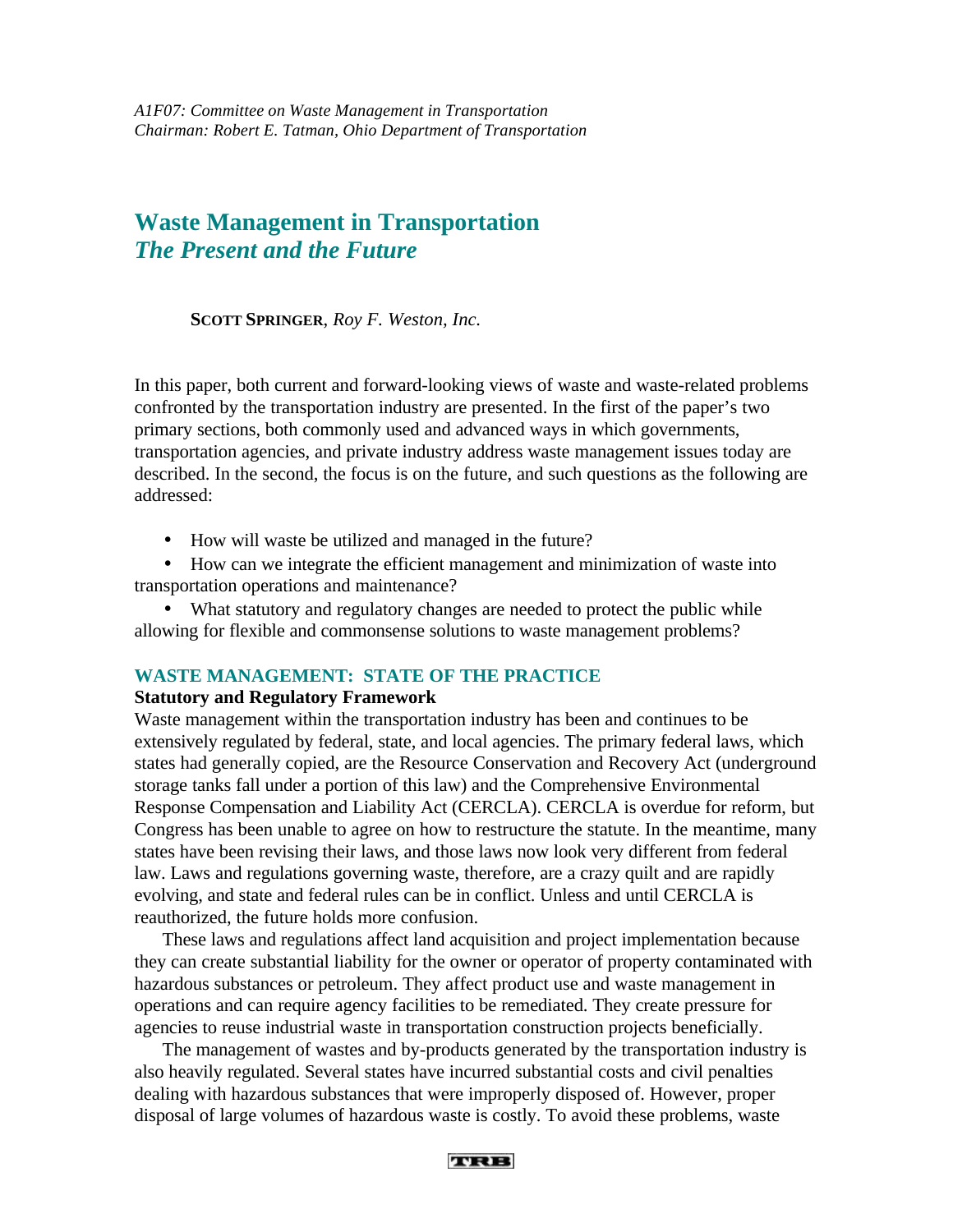minimization, pollution prevention, and better waste management systems are gaining ground.

# **Hazardous Materials Found in Rights-of-Way**

In 1993, a study initiated under the National Cooperative Highway Research Program concluded that "hazardous wastes are frequently encountered and are potentially present in nearly all DOT projects . . . ." In response to this situation, the transportation industry has created and used many procedural, technical, and cost compensation strategies to enable the cost-effective and timely construction of projects involving environmentally impaired properties. These strategies are grouped and explained below.

#### *Key Technical Strategies*

• Property screening and characterization: Most agencies now have programs to fully and accurately identify the types and extent of hazardous materials that will be encountered in transportation improvement projects. This activity typically occurs prior to site acquisition because it is critical to providing the best possible liability protections under environmental due diligence laws and to developing effective hazardous materials remediation, removal, reuse, or recycling plans.

• Risk assessment methodologies: Site-specific risk-based criteria can now be developed and applied in most states so that actual future use and exposures, rather than the ultraconservative risk scenarios of the past, form the basis of hazardous materials management. The development of site-specific assessment enables the remedial approach for a transportation project to be tailored to and evaluated within the specific context of the end use of the construction corridor or project.

• In-place materials management: A secondary advantage of site-specific risk assessment is that it can support a feasibility assessment of managing hazardous materials in place on the basis of a project-specific assessment of the human health risks posed by site conditions and proposed construction activities. The ability to gain concurrence from regulatory agencies to manage hazardous materials within the area of excavation or within the project right-of-way minimizes the cost associated with excavation and off-site disposal or treatment. However, this approach does not eliminate the long-term liability of the department of transportation for the contaminated right-of-way.

#### *Key Cost Compensation Strategies*

One of the primary challenges facing the transportation industry in developing environmentally impaired property is associated with compensation for environmental response costs. Several strategies have evolved to assist decision making, to streamline the assessment and cleanup process, and to maximize an agency's potential for recovering response costs.

• Regulatory referral: One avenue is to report an impaired property to federal or state regulatory agencies prior to land acquisition. The uncertain schedule of any regulator-driven cleanup and the potential for success of this approach have proven to be unworkable for all but the most severe instances of contamination.

• Good faith negotiations: It is now common for transportation agencies to have sufficient information generated via investigative efforts to quantify the type of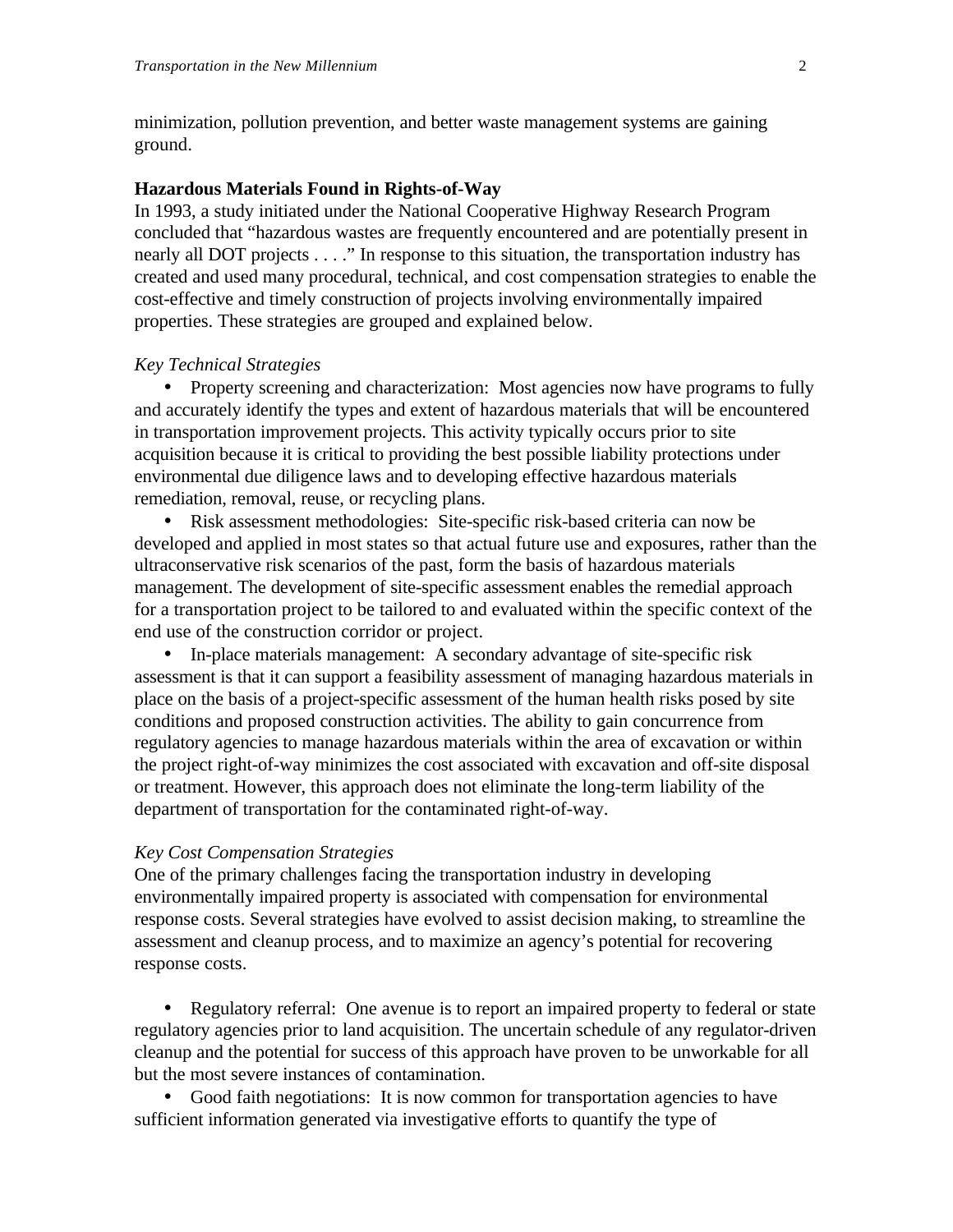contamination that is present and the estimated costs of cleanup. The information is now commonly shared with a qualified professional appraiser for consideration in evaluating the property's fair market value. Armed with an accurate and legally defensible valuation approach, agencies can fashion good faith offers that, at a minimum, account for the costs of remediating a subject property.

• Use of appraisal during eminent domain: The approach cited above is perfectly legitimate in support of good faith and private-sector or open-market types of property transfers. However, in the case of a public-sector property taking, it is unclear whether a public agency empowered with eminent domain authority under state statute can consider any or all aspects of environmental impairment in determining the compensation value for the property. Even in favorable and informed jurisdictions, the appraisal of contaminated property in eminent domain is and will likely continue to be a challenge, since risk-based approaches will complicate that process.

• Recovery of costs through litigation: Agencies may consider cost recovery after project completion against parties responsible for the contamination. The barriers confronting an agency in predicting its return on investment through cost recovery litigation (pursuant to CERCLA) are numerous and formidable. Legal questions, complex technical and procedural requirements, and substantial resource requirements are the major barriers that have effectively precluded agencies from recovering costs at this phase of a project.

## **Environmental Management Systems**

Until recently, the transportation industry viewed environmental issues from the standpoint of the project. Resources were devoted to ensure that projects complied with the National Environmental Protection Act, regulations of the Federal Highway Administration (FHWA), and other federal, state, and local environmental laws and regulations. This perspective is changing, and transportation organizations are beginning to look internally to evaluate how they can improve both the environmental performance of their operations and their cost-effectiveness. The private sector is heavily engaged in evaluating and adopting environmental management systems (EMSs) such as ISO 14000 to improve and integrate the environmental aspects of their operations.

Public transportation agencies are in the process of assessing the benefits of EMS programs. FHWA has been investigating and implementing techniques that account for environmental factors in transportation projects. As part of this effort, a number of privateand public-sector organizations were evaluated to identify key management practices and other factors that resulted in enhanced environmental performance. Three state DOTs those of Arkansas, Minnesota, and Pennsylvania, each with a proven track record of environmental compliance and performance—were chosen as subjects of the study. Each of these transportation agencies has evolved comparable strategies to integrate environmental considerations throughout its organization. Pennsylvania DOT is taking its success to the next logical level by proceeding with the design and implementation of a formal ISO 14001–based EMS program.

In summary, an EMS is viewed as an excellent opportunity to build environmental management into the daily business operations of transportation organizations. Some of the expected benefits include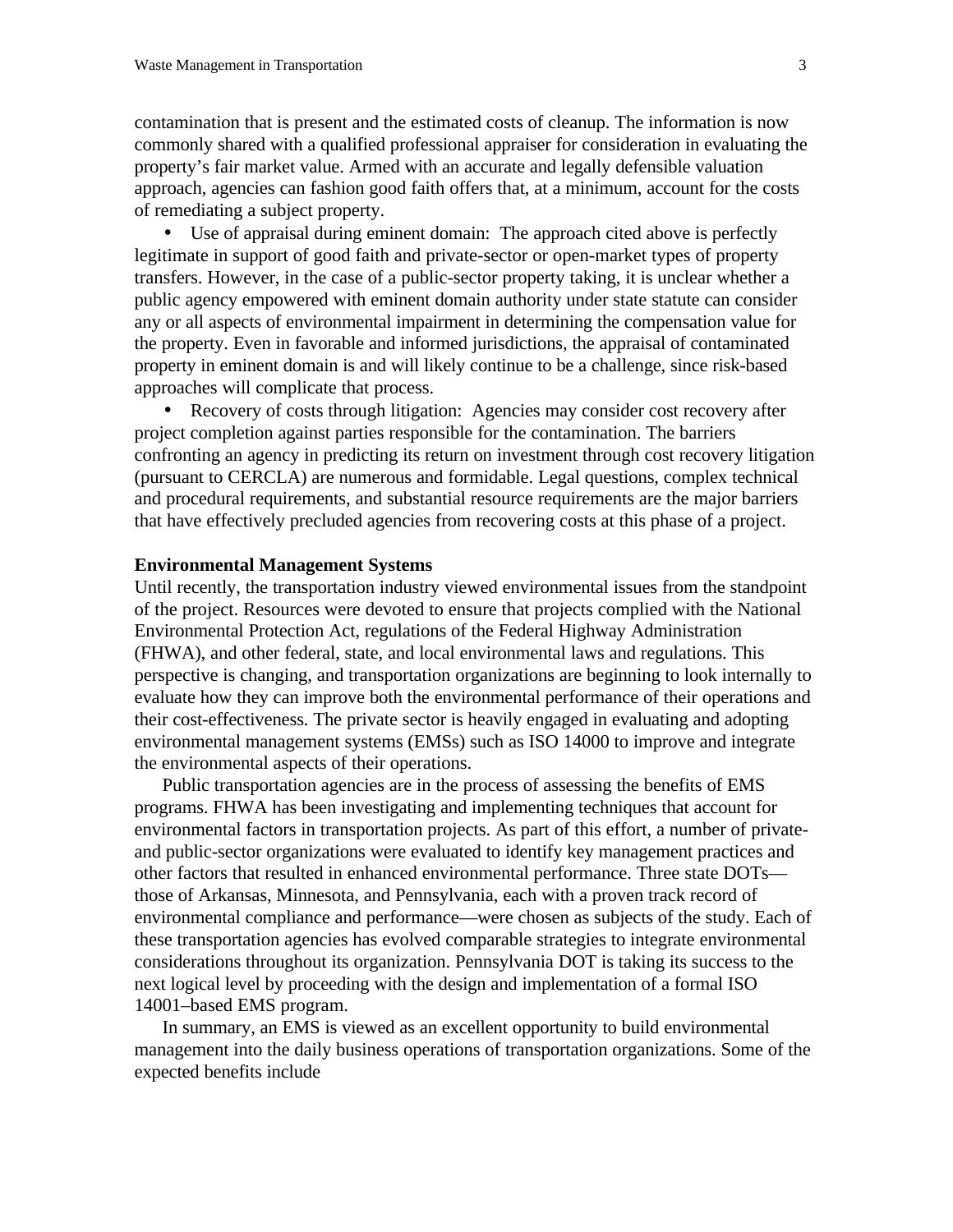- Reduced disposal costs,
- Reduced liability costs,
- Fewer permits,
- Fewer inspections,
- Improved worker health and safety, and
- Environmental considerations integrated into corporate decision making.

# **Waste Management: Its Legacy and Promise**

Historical operations and waste management practices at transportation facilities have frequently resulted in adverse impacts on the environment. The emergence of environmental regulations governing management of contaminated sites in the 1980s required transportation agencies to identify environmental impacts and remediate affected sites. Remediation of transportation yards and facilities has involved inventorying, assessing, and addressing cleanup. For instance, disposal of laboratory waste has in some states been improper, and those states are facing sizable cleanup costs and liabilities to those allegedly affected by the contamination.

In the past decade, many transportation agencies have initiated programs to assess and, if necessary, remediate contamination at their respective facilities. In some cases, agencies have taken a wait-and-see approach, acting when compelled to do so by regulators. Organizations with a proactive outlook and a program that would be considered to represent the state of the practice typically apply the following phased approach when remediating their properties and facilities:

• They inventory their facilities,

• They assess past and current operations and waste management practices at those facilities to determine whether the environment has been affected,

• They investigate sites where impacts may have occurred,

• They assess the risk to human health and the environment at properties that are affected,

- They prioritize the actions that need to be taken on the basis of relative risks,
- They identify feasible options for cleaning up contaminated media, and
- They clean up properties using the latest in cost-effective technology.

This process will continue for many more years, since the process of addressing these problems is time-consuming and expensive.

To the extent that hazardous waste generation and hazardous materials usage are minimized at transportation facilities (primarily through EMSs, use of best management practices, and focused pollution prevention programs), the magnitude and extent of future contamination will be ameliorated.

# **Beneficial Reuse of Industrial By-Products**

The transportation sector uses millions of tons of material every year. Some of these materials are used for construction, operation, and maintenance, whereas some are scrap or secondary materials that the transportation sector no longer needs. These volumes do not include materials handled by freight transport. The state of the practice and the future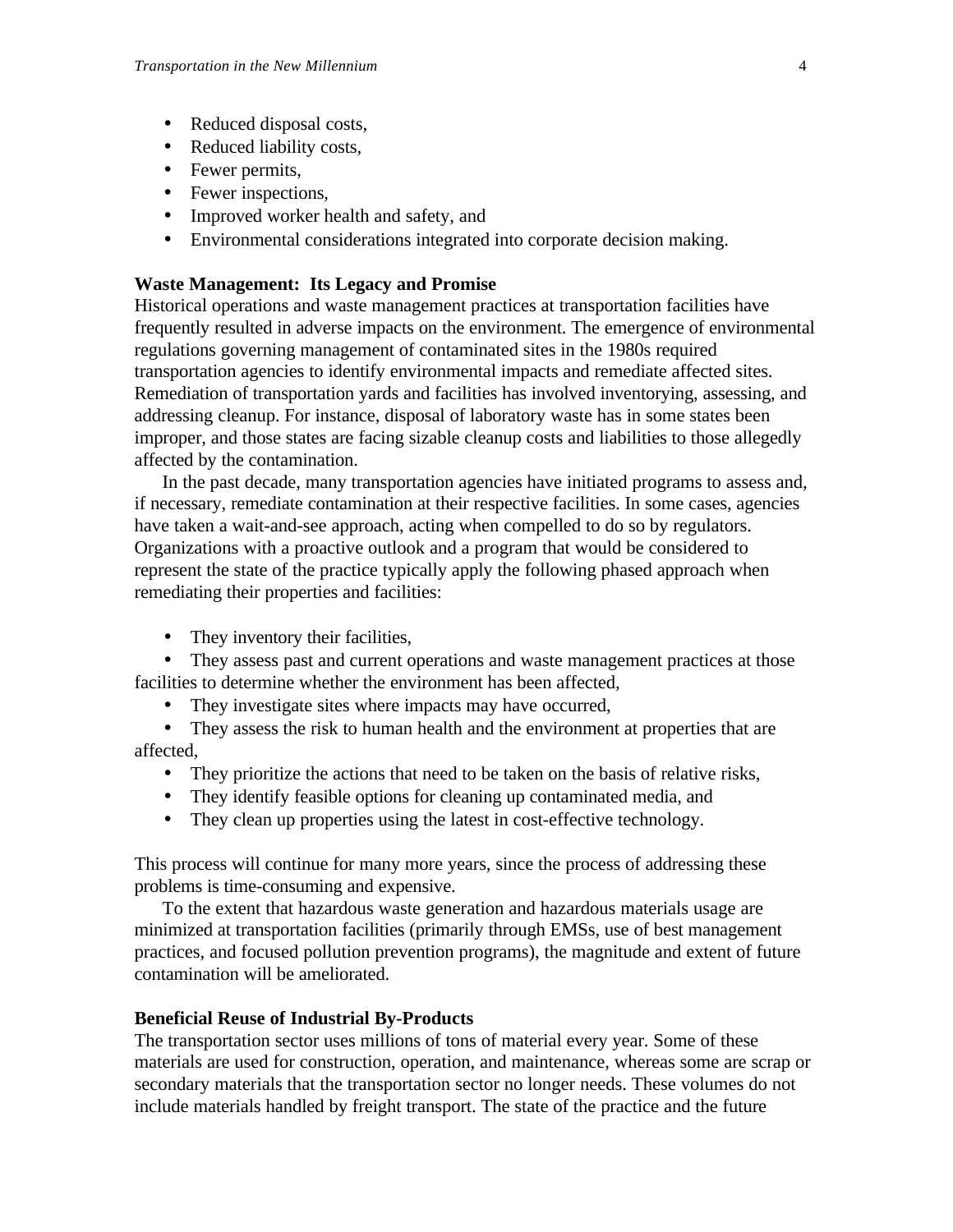possibilities concerning transportation materials, therefore, relate to two streams: primary and secondary materials.

Management of secondary materials such as asphalt, concrete, plastics, and paint has traditionally been limited to landfill disposal. Transportation agencies have perceived these obsolete materials as costs, which are especially high in areas with high landfill tipping fees or long transport distances to landfills. Materials that have had a high value at the end of their useful life (such as steel, aluminum, copper, and other metals) have been recycled and reused to a limited extent in other applications (for example, old steel bridge girders have been transported to another site). The key to the success of metals recycling and reuse has been the existence of (*a*) reverse logistics systems (which collect the metals and transport them to processing plants) and (*b*) markets that are ready to absorb the materials (scrap steel, aluminum, and copper have positive resale value and steady demand).

Whenever markets and reverse logistics systems are found for high-volume transportation materials, recycling will take place without outside intervention. For example, asphalt pavements are increasingly recycled on site into new pavements, as well as in off-site asphalt plants. In contrast, old concrete is not being recycled at a large scale because of a lack of market demand. The existence of standards—or at least the lack of regulatory obstacles—also stipulates the use of secondary materials for new applications.

# **WASTE MANAGEMENT: LOOK TO THE FUTURE**

## **Statutory and Regulatory Framework:**

# **Reliance on Local Decision Making and Sustainable Development Concepts**

There are several strong trends associated with the evolution of waste management statutes and regulations. The significant changes include the following:

• Emphasis on federal controls is being reduced, with a concurrent increase in state engagement.

• Alternative liability schemes that move from strict and joint liability to proportionate share liability are being formulated.

- States are increasingly adopting risk-based cleanup standards.
- The federal government is getting out of the business of remediating contaminated sites.

• Federal, state, and local governments are offering incentives for meeting or exceeding strict compliance with regulations.

• The adoption of EMSs will reduce the need for existing command-and-control regulatory systems.

• Life-cycle thinking in laws and regulations, materials selection, and facility/ infrastructure design will promote sustainable transportation systems.

# **Management of Contaminated Materials Within Right-of-Way Limits: Applying New Technologies, Regulatory Frameworks, and Environmental Data Management**

The key topics likely to affect the foreseeable future with regard to hazardous materials in rights-of-way have already been identified, including cost recovery, brownfields acquisition and redevelopment, regulatory evolution, and the reuse or recycling of hazardous materials. With the exception of the inherently difficult issue of cost recovery, the future is likely to hold continuing research, education, and improvements on each of these fronts. Like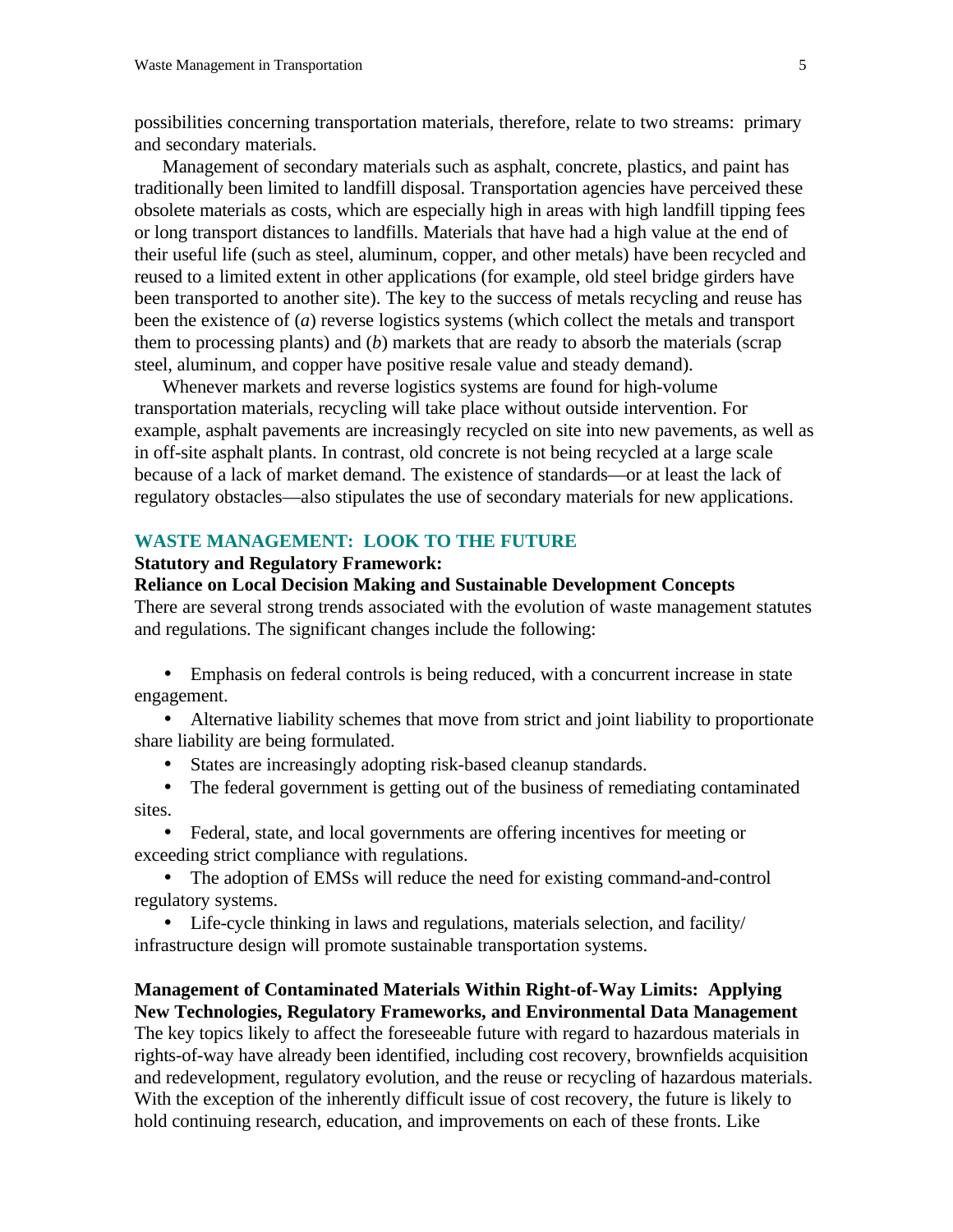private-sector development, the incorporation of brownfields into rights-of-way will become more and more accepted and understood as not only a good sustainable development practice, but also a cost-saving practice. In cases where forward-thinking policies are not yet backed by strong and detailed regulations or by adequate financial or legal incentives, success stories and political and socioeconomic pressures should help motivate lawmakers to promulgate appropriate requirements and to alleviate financial or legal hurdles. Likewise, it is hoped that better legal precedents will be set so that the potential for liability is more consistently decided, thus helping administrators to predict and manage risks.

Science and technology will also continue to evolve and improve in such a way that potential risks to the public or the environment can be better quantified and shown to be manageable without the need for avoidance or the expenditure of unreasonable levels of public resources—for example, the acceptability of in-place remedies such as natural attenuation.

In addition, the use of environmental database management systems coupled with geographic information systems will be an integral aspect of waste management practices. These tools will provide

• Communication and information access to different stakeholders;

• Reduction of project costs through reduction in efforts required for data analysis, entry, and maintenance;

• Improved quality control and efficiency of deliverables; and

• Support of an informed decision-making process through integrated data availability.

#### **EMSs: Moving Toward a Total Systems Approach**

To integrate efficient management and minimization of waste into the transportation organization's operations and maintenance, an all-inclusive assessment of its activities, products, and policies needs to be performed to determine levels of interaction and effects on the environment and human health. The results of such evaluations will be used to develop EMSs for the operations and maintenance of transportation agencies, not just for specific projects or programs. The EMS will be used not only as a monitoring and compliance tool but also as a way to achieve or improve on a particular level of environmental performance.

To ensure the effectiveness of the EMS, transportation agencies will need to regularly review and evaluate information such as the results of audits, corrective actions, current and proposed legislation, results of monitoring, and complaints. These reviews will allow transportation agencies to look at their operations and systems and ensure that they are and will remain suitable and effective.

An EMS should not be developed as an add-on program. Its usefulness will depend on the consistent, systematic control of operations, procedures, products, or services that can have a significant effect on the environment. Although an EMS is obviously concerned with environmental performance, effective management of the total transportation agency is the ultimate goal.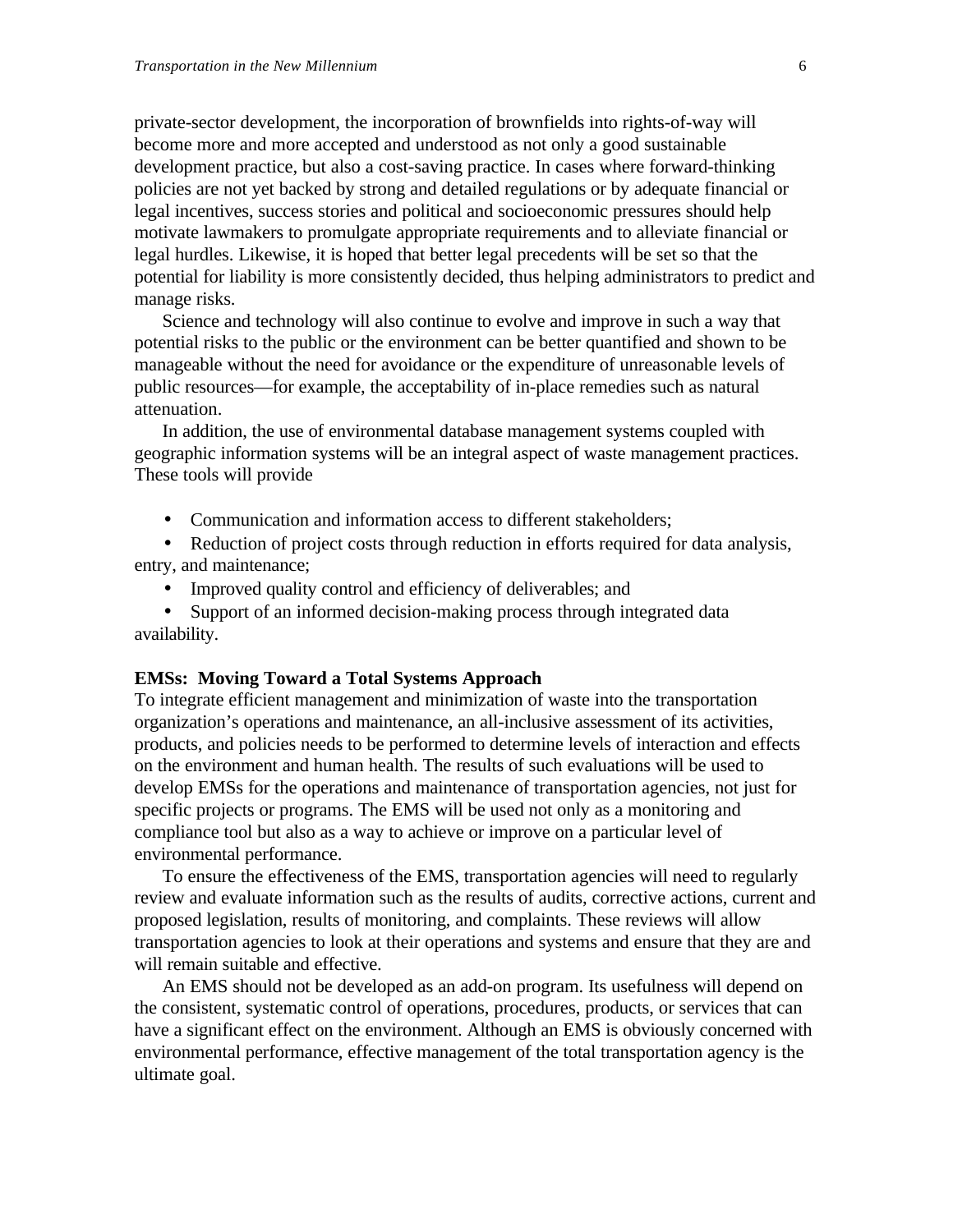#### **Waste Management: Minimizing Waste Generation and Understanding Risk**

Because the entire environmental field is only a few decades old, the state of the practice in waste management and site remediation changes at a high rate. The trends are noticeable on several fronts:

• To the extent that hazardous waste generation is minimized, the need for future cleanups will be minimized; thus, pollution prevention initiatives and revisions to operations and waste management practices that minimize environmental impacts are increasingly important.

• Cleanups based on controlling human health risks from contaminants (rather than cleaning up to pristine conditions) allow for more flexible and cost-effective remedies.

• A subset of risk-based cleanup is the voluntary action programs being instituted by many states across the country. These voluntary programs factor future use considerations into the cleanup decision-making process. Contaminated sites that (because of their future uses) will not allow contact with contaminants (e.g., because the contaminated area will be buried beneath a parking lot) are allowed to leave substantial concentrations of hazardous constituents behind.

Because the future uses of many transportation facilities (and transportation projects yet to be built) are well known, the number of options in the management of contaminated transportation facilities is likely to increase. Remediations may take advantage of inherent restrictions on contact with contaminants associated with urban settings, commercial or industrial properties, or transportation rights-of-way to manage contaminated media more cost-effectively.

As the number of options for site management increases because of increasing numbers of regulatory frameworks (state voluntary programs and new risk-based approaches), the need for an effective exchange of ideas and research into these options will increase. An active Committee on Waste Management in Transportation will promote the effective interchange of ideas, strategies, and remedial approaches that will allow state transportation agencies to make cost-effective use of the increasingly diverse knowledge base applicable to transportation facility remediation.

## **Beneficial Reuse of Industrial By-Products: Call for Integration and Education**

To save economic and environmental costs, transportation material utilization also has the goals of pollution prevention, dematerialization, waste minimization, reduction of nonrenewable and renewable resource consumption, and reduction of the environmental and human health effects of materials use. Some actions to implement these goals in construction, operation, and maintenance have led to environmentally beneficial practices such as removal of lead from paint. However, most of these goals are still vaguely defined, and action plans are missing. To facilitate their introduction into the profession on a wide scale, the following needs and trends are identified:

• The environmental implications of using transportation materials need to be systematically assessed and analyzed. Research needs to be conducted about the benefits and costs of recycling and reusing specific secondary materials. This could be achieved with life-cycle environmental and cost analysis. Whereas the benefits might be apparent for some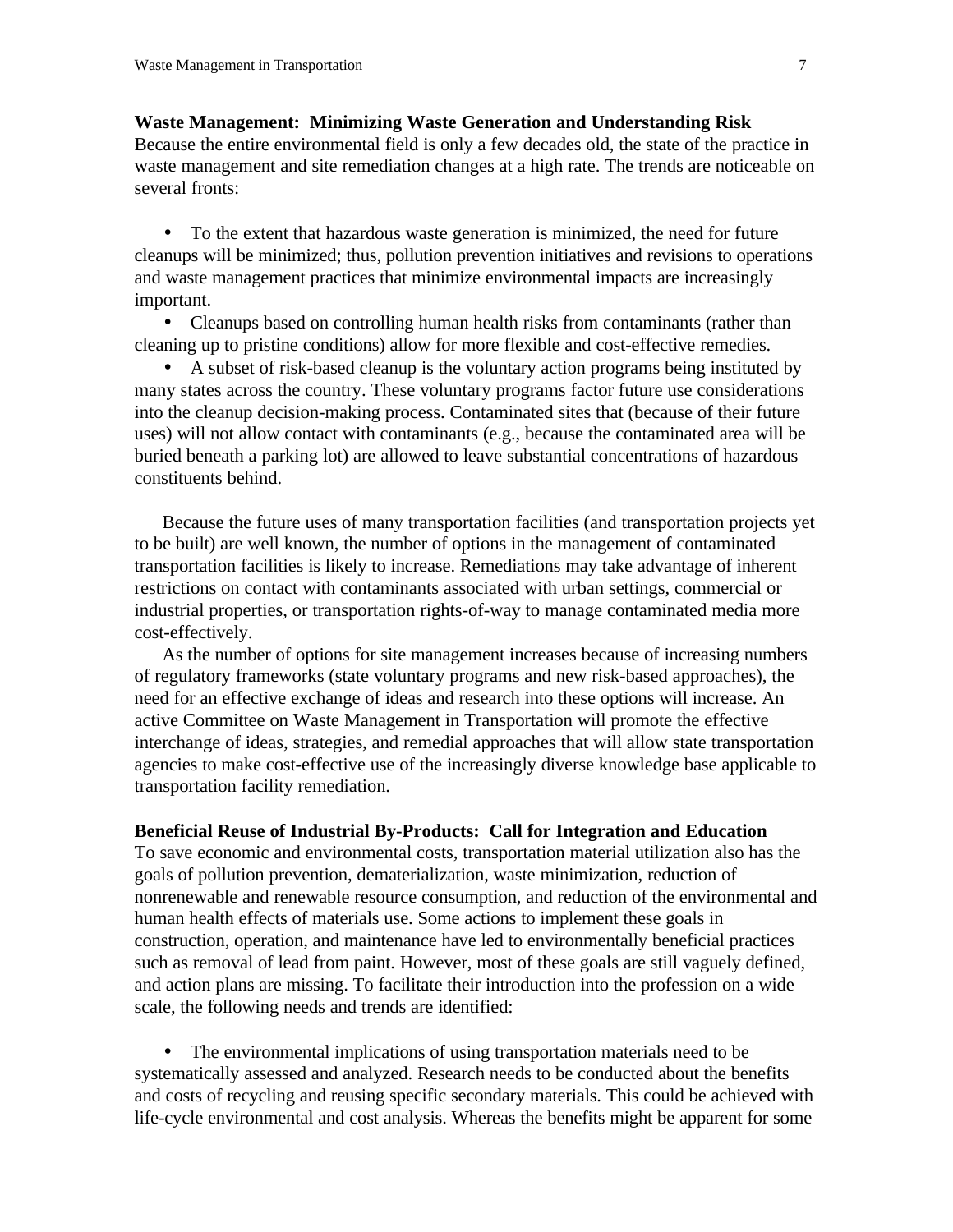materials, they may be hidden for others because of a lack of systems view. For example, the environmental benefits of recycling some materials may outweigh their current market costs.

• Once the environmental impacts are assessed, the environmental footprint of the materials should be minimized by improving the processes associated with their manufacture and use. The technical performance of materials should not be compromised in this process.

• It is anticipated that pollution prevention will gain in importance in the economy and society. Many commonly used materials (e.g., paper, steel, aluminum) have been subject to an environmental audit by the government and the public. The transportation industry needs to be prepared for this trend.

• Decision makers, designers, and material procurers in the transportation industry need to be informed and educated about the environmental impacts of their material choices. This will require easy-to-use, transparent, yet comprehensive guidelines, methods, and computer-based design and management tools.

• Education is needed to increase public awareness and trust and to relieve fears about use of certain materials. These materials must no longer be viewed as waste, with its negative connotations, but as resources. One common misconception is that industrial byproducts are all excessively dirty or contaminated. Some materials that are perceived to be toxic are not any worse than currently used materials, and they may be better.

• An updated comprehensive national survey of secondary materials use, such as that conducted by FHWA in 1993, is needed to determine current and anticipate future trends.

• Transportation professionals need to initiate work on incorporating secondary materials into standards and codes. Regulations should not specify the origin of transportation materials but should simply be based on performance characteristics.

• It is anticipated that the government will increasingly favor secondary materials in federally funded transportation projects. An example of a similar action is the Environmental Protection Agency's proposed rule for procurement of products containing recovered materials that include, for example, railroad grade crossing surfaces and flowable fill.

• Markets and reverse logistics systems will be needed to allow for large-scale recycling and reuse of transportation materials if that emerges as a social goal.

# **Emerging Issues Entering the 21st Century**

In addition to the trends identified above, many emerging issues face the transportation industry as we enter the 21st century. Some of those associated with waste and waste management are the following:

Sustainability: The transportation industry will be expected to examine all aspects of its policies, procedures, operations, resource use, and community relations to begin lessening its effect on natural and human systems now and for future generations. Pollution prevention (including materials substitution) and life-cycle thinking will be important tools in measuring the performance of individual transportation organizations.

• Smart growth: The issue of urban sprawl is reaching critical mass at both the grassroots and the national political levels. Improving and increasing the density of transportation systems in urban areas will require the use of environmentally impaired